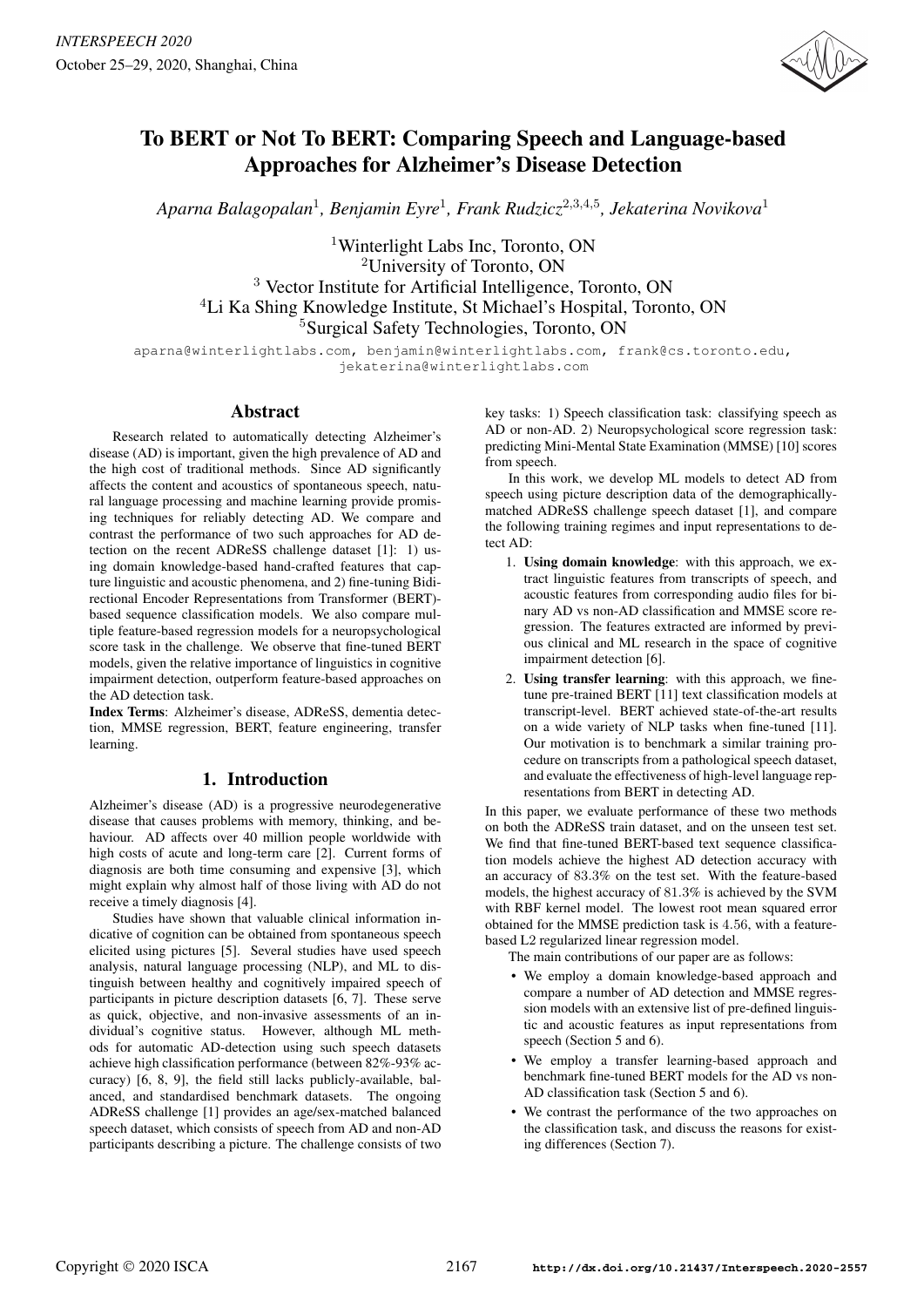Table 1: *Basic characteristics of the patients in each group in the ADReSS challenge dataset are more balanced in comparison to DementiaBank.*

| <b>Dataset</b>    |             |        |     | <b>Class</b> |
|-------------------|-------------|--------|-----|--------------|
|                   |             |        | AD  | Non-AD       |
| ADReSS            | Train       | Male   | 24  | 24           |
|                   |             | Female | 30  | 30           |
| ADReSS            | <b>Test</b> | Male   | 11  | 11           |
|                   |             | Female | 13  | 13           |
| DementiaBank [17] |             | Male   | 125 | 83           |
|                   |             | Female | 197 | 146          |

# 2. Background

## 2.1. Domain Knowledge-based Approach

Previous work has focused on automatic AD detection from speech using acoustic features (such as zero-crossing rate, Melfrequency cepstral coefficients) and linguistic features (such as proportions of various part-of-speech (POS) tags [12, 6, 8]) from speech transcripts. Fraser *et al.* [6] extracted 370 linguistic and acoustic features from picture descriptions in the Dementia-Bank dataset, and obtained an AD detection accuracy of 82% at transcript-level. More recent studies showed the addition of normative data helped increase accuracy up to 93% [8, 13] .

Yancheva *et al*. [14] showed ML models are capable of predicting the MMSE scores from features of speech elicited via picture descriptions, with mean absolute error of 2*.*91-3*.*83.

Detecting AD or predicting MMSE scores with engineered features of speech and thereby infusing domain knowledge into the task has several advantages, such as more interpretable model decisions and potentially lower resource requirement when paired with conventional ML models. However, there are also disadvantages, e.g. a time consuming feature engineering process, and a risk of missing highly relevant features.

#### 2.2. Transfer Learning-based Approach

In the recent years, transfer learning in the form of pre-trained language models has become ubiquitous in NLP [15] and has contributed to the state-of-the-art on a wide range of tasks. One of the most popular transfer learning models is BERT [11], which builds on Transformer networks [16] to pre-train bidirectional representations of text by conditioning on both left and right contexts jointly in all layers.

BERT uses powerful attention mechanisms to encode global dependencies between the input and output. This allows it to achieve state-of-the-art results on a suite of benchmarks [11]. Fine-tuning BERT for a few epochs can potentially attain good performance even on small datasets. However, such models are not directly interpretable, unlike feature-based ones.

## 3. Dataset

We use the ADReSS Challenge dataset [1], which consists of 156 speech samples and associated transcripts from non-AD (*N*=78) and AD (*N*=78) English-speaking participants. Speech is elicited from participants through the Cookie Theft picture from the Boston Diagnostic Aphasia exam [5]. In contrast to other speech datasets for AD detection such as Dementia-Bank's English Pitt Corpus [17], the ADReSS challenge dataset is matched for age and gender (Table 1). The speech dataset is divided into standard train and test sets. MMSE [10] scores are available for all but one of the participants in the train set.

# 4. Feature Extraction

The speech transcripts in the dataset are manually transcribed as per the CHAT protocol [18], and include speech segments from both the participant and an investigator. We only use the portion of the transcripts corresponding to the participant. Additionally, we combine all participant speech segments corresponding to a single picture description for extracting acoustic features.

We extract 509 manually-engineered features from transcripts and associated audio files (see Appendix A for a list of all features). These features are identified as indicators of cognitive impairment in previous literature, and hence encode domain knowledge. All of them are divided into 3 categories:

- 1. Lexico-syntactic features (297): Frequencies of various production rules from the constituency parsing tree of the transcripts [19], speech-graph based features [20], lexical norm-based features (e.g. average sentiment valence of all words in a transcript, average imageability of all words in a transcript [21]), features indicative of lexical richness. We also extract syntactic features [22] such as the proportion of various POS-tags, and similarity between consecutive utterances.
- 2. Acoustic features (187): Mel-frequency cepstral coefficients (MFCCs), fundamental frequency, statistics related to zero-crossing rate, as well as proportion of various pauses [23] (for example, filled and unfilled pauses, ratio of a number of pauses to a number of words, etc.)
- 3. Semantic features based on picture description content (25): Proportions of various information content units used in the picture, identified as being relevant to memory impairment in prior literature [24].

# 5. Experiments

## 5.1. AD vs non-AD Classification

#### *5.1.1. Training Regimes*

We benchmark the following training regimes for classification: classifying features extracted at transcript-level and a BERT model fine-tuned on transcripts.

Domain knowledge-based approach: We classify lexicosyntactic, semantic, and acoustic features extracted at transcript-level with four conventional ML models (SVM, neural network (NN), random forest (RF), naïve Bayes  $(NB)^1$ .

*Hyperparameter tuning:* We optimize each model to the best possible hyper-parameter setting using grid-search 10 fold cross-validation (CV). We perform feature selection by choosing top-k number of features, based on ANOVA F-value between label/features. The number of features is jointly optimized with the classification model parameters (see Appendix C for a full list of parameters).

Transfer learning-based approach: To leverage the language information encoded by BERT [11], we add a linear layer mapping representations from the final layer of a pre-trained 12 layer BERT base, uncased model to binary class labels [25] for the AD vs non-AD classification task. The transcript-level input to the model consists of transcribed utterances with corresponding start and separator special tokens for each utterance, following Liu *et al.* [26]. A pooled embedding summarizing information across all tokens in the transcript using the self-attention mechanism in the BERT base is used as the aggregate transcript

<sup>1</sup>https://scikit-learn.org/stable/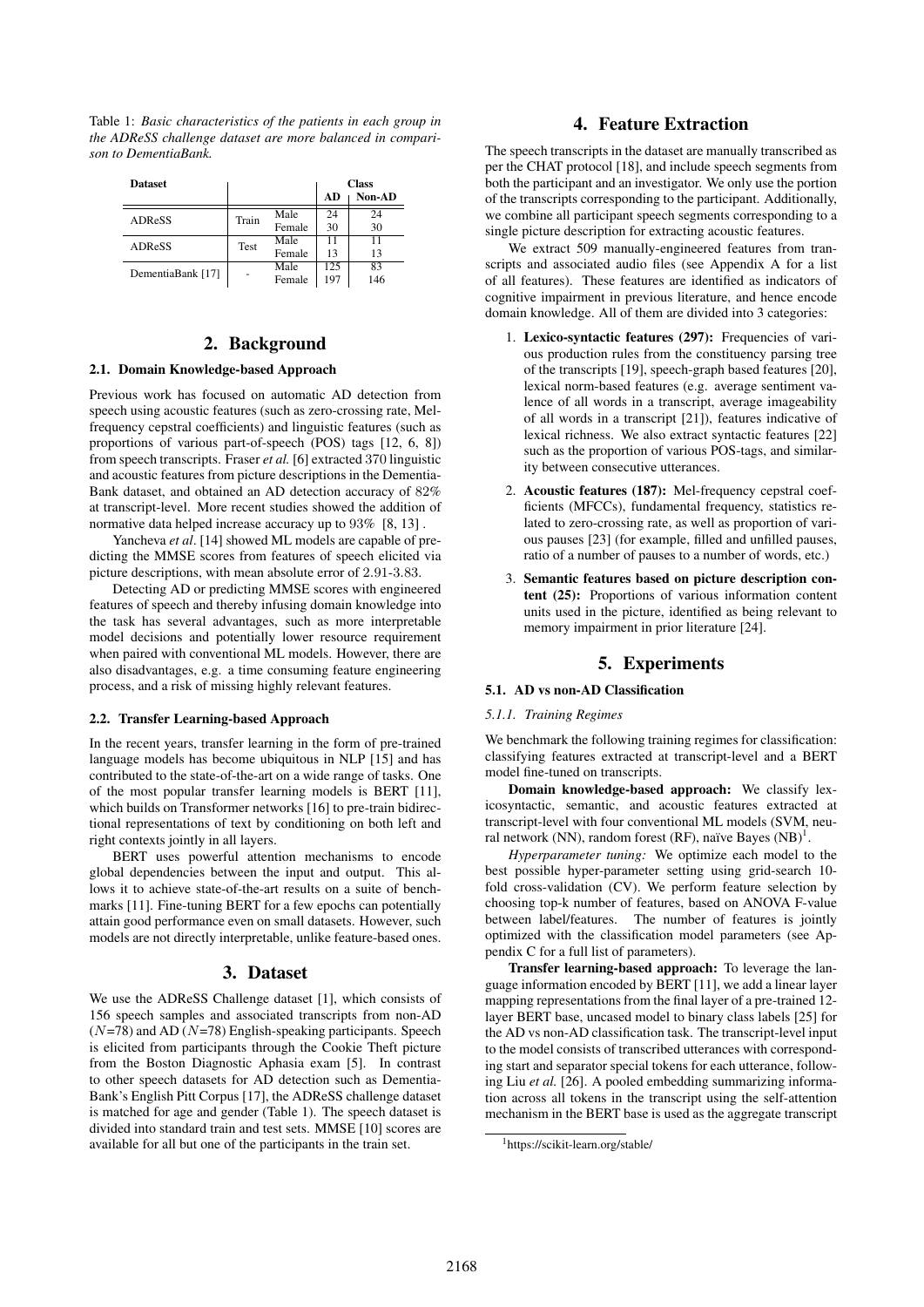representation, and passed to the classification layer [11, 25]. This model is then fine-tuned on training data for AD detection.

*Hyperparameter tuning:* We optimize the number of epochs to 10 by varying it from 1 to 12 during CV. Adam optimizer [27] and warmup linear learning rate scheduling [28] are used (details in Appendix B).

### *5.1.2. Evaluation*

Cross-validation on ADReSS train set: We use two CV strategies in our work – leave-one-subject-out CV (LOSO CV) and 10-fold CV at transcript level. We report evaluation metrics with LOSO CV for all models except fine-tuned BERT for direct comparison to challenge baselines. Due to computational constraints of GPU memory, we are unable to perform LOSO CV for the BERT model. Hence, we perform 10-fold CV to compare feature-based classification models with fine-tuned BERT. Values of performance metrics for each model are averaged across three runs with different random seeds in all cases.

Predictions on ADReSS test set: We generate three predictions with different seeds from each hyperparameteroptimized classifier trained on the complete train set, and then produce a majority prediction to avoid overfitting. We report performance on the challenge test set, as obtained from the challenge organizers (see Appendix E for more details).

We evaluate performance primarily using accuracy scores, since all train/test sets are known to be balanced. We also report precision, recall, specificity and F1 with respect to the positive class (AD), and compare to the highest challenge baseline (LDA classifier using language outcome measures [1]).

### 5.2. MMSE Score Regression

#### *5.2.1. Training Regimes*

Domain knowledge-based approach: For this task, we benchmark two kinds of regression models, linear and ridge, using pre-engineered features as input. MMSE scores range from 0 to 30, and so predictions are clipped to range between 0 and 30.

*Hyperparameter tuning:* Each model's performance is optimized using hyperparameters selected via grid-search LOSO CV. We perform feature selection by choosing top-k features, based on F-Scores computed from the correlation of each feature with MMSE score. The number of features is optimized for all models. For ridge regression, the number of features is jointly optimized with the coefficient for L2 regularization,  $\alpha$ .

#### *5.2.2. Evaluation*

We report root mean squared error (RMSE) and mean absolute error (MAE) for the predictions produced by each of the models on the training set with LOSO CV. In addition, we include the RMSE for two models' predictions on the ADReSS test set. Hyperparameters for these models were selected using grid-search 10-fold cross validation on the training set. We compare regression performance to the best challenge baseline (decision tree regressor using language outcome measures [1]).

# 6. Results

#### 6.1. AD vs non-AD Classification

In Table 3, the classification performance with all the models evaluated on the train set via 10-fold CV is displayed. We observe that BERT outperforms all domain knowledge-based ML models with respect to all metrics. SVM is the bestperforming domain knowledge-based model. However, accuracy of the fine-tuned BERT model is not significantly higher than that of the SVM classifier based on an Kruskal-Wallis Htest ( $H = 0.4838, p > 0.05$ ).

We also report the performance of all our feature classification models with LOSO CV (Table 4), and compare to the highest challenge baseline [1]. Each of our classification models outperforms the challenge baseline, with a +10% accuracy increase with the SVM classifer. Feature selection results in accuracy increase of about 13% for the SVM classifier.

Results on the unseen, held-out ADReSS test set (Table 5) follow the trend of the cross-validated performance in terms of accuracy, with BERT outperforming the best feature-based classification model, SVM, as well as the challenge baseline.

#### 6.2. MMSE Score Regression

Performance of regression models evaluated on both train and test sets is shown in Table 6. Ridge regression with 25 features selected attains the lowest RMSE on the training set amongst our models, with 4.56 RMSE during LOSO-CV, which is 0.18 higher than the challenge baseline. The results show that feature selection can help achieve a decrease of up to 1.5 RMSE points (and up to 0.86 MAE) for a ridge regressor. Furthermore, a ridge regressor is able to achieve an RMSE of 4.56 on the ADReSS test set, a decrease of 0.64 from the baseline.

## 7. Discussion

#### 7.1. Feature Differentiation Analysis

We extract a large number of features to capture a wide range of linguistic and acoustic phenomena, based on a survey of prior literature in automatic cognitive impairment detection [6, 14, 30, 31]. In order to identify the most differentiating features between AD and non-AD speech, we perform independent *t*tests between feature means for each class in the ADReSS training set. 87 features are significantly different between the two groups at *p <* 0*.*05. 79 of these are text-based lexicosyntactic and semantic features, while 8 are acoustic. These 8 acoustic features include the number of long pauses, pause duration, and mean/skewness/variance-statistics of various MFCC coefficients. However, after Bonferroni correction for multiple testing, we identify that only 13 features are significantly different between AD and non-AD speech at  $p < 9e - 5$ , and none of these features are acoustic (Table 2). This implies that linguistic features are particularly differentiating between the AD/non-AD classes here, which explains why models trained on linguistic features only attain performance well above random chance (see Fig. 1 in Appendix for visualization of class separability).

### 7.2. Analysing AD Detection Performance Differences

Comparing classification performance across model settings, we observe that BERT outperforms the best domain knowledgebased model in terms of accuracy and F1-score on the train set (10-fold CV; though accuracy is not significantly higher) and on the test set (no significance testing possible since only single set of performance scores are available per model; see Appendix E for procedure for submitting challenge predictions). Based on feature differentiation analysis (Section 7.1), we hypothesize that good performance with a text-focused BERT model on this speech classification task is due to the strong utility of linguistic features on this dataset. BERT captures a range of linguistic phenomena due to its training methodology, potentially encap-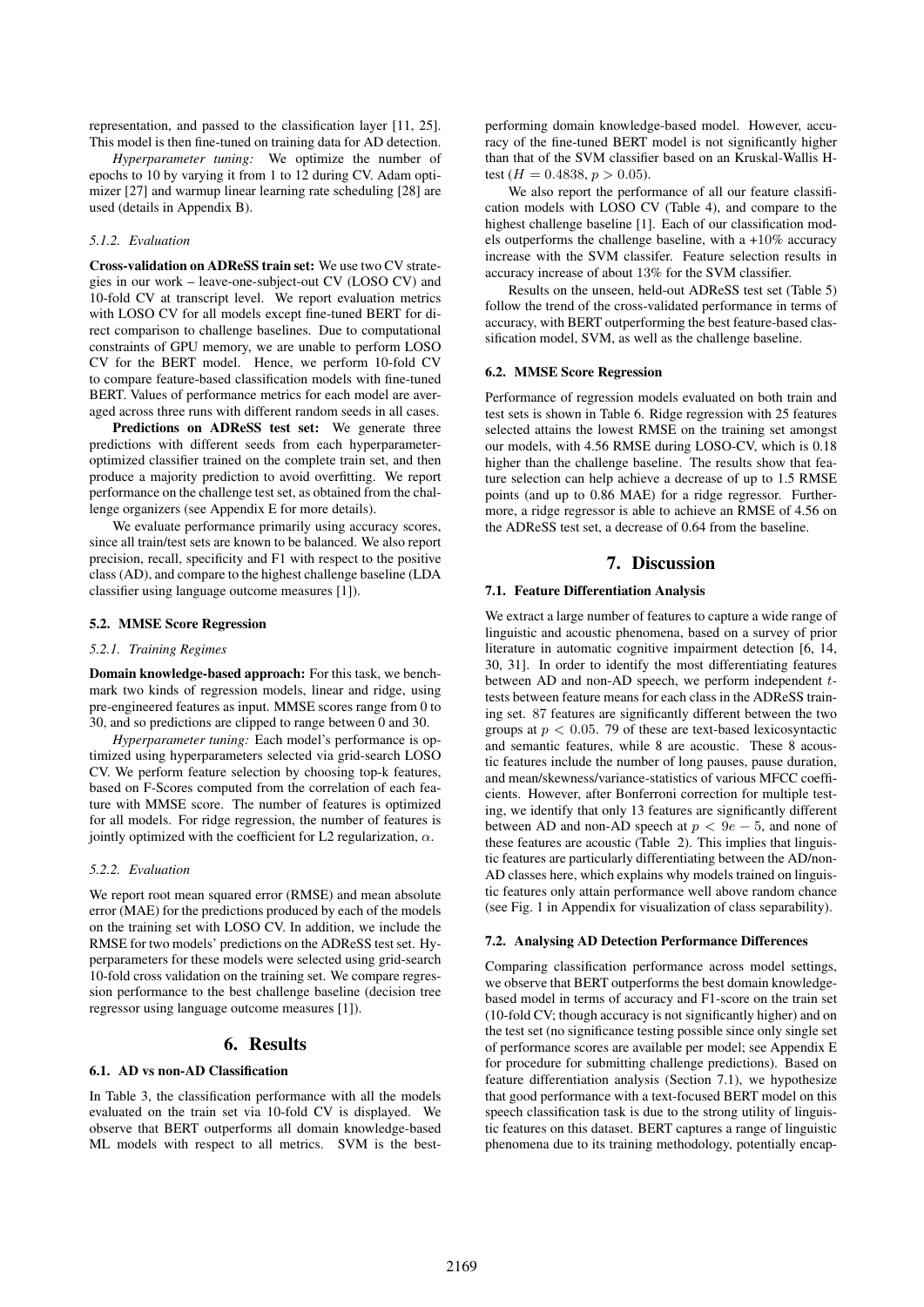Table 2: *Feature differentiation analysis results based on ADReSS train set.*  $\mu_{AD}$  and  $\mu_{non-AD}$  show the means of the 13 signifi*cantly different features at p<9e-5 (after Bonferroni correction) for the AD and non-AD group respectively. We also show Spearman correlation between MMSE score and features, and regression weights of the features associated with the five greatest and five lowest regression weights from a ridge regressor (25 features,*  $\alpha = 12$ ).\* next to correlation indicates significance at p<9e-5.

| Feature                                                                                            | <b>Feature type</b>      | $\mu_{AD}$ | $\mu_{non-AD}$ | <b>Correlation</b> | Weight                   |
|----------------------------------------------------------------------------------------------------|--------------------------|------------|----------------|--------------------|--------------------------|
| Average cosine distance between utterances                                                         | Semantic                 | 0.91       | 0.94           |                    |                          |
| Fraction of pairs of utterances below a similarity threshold (0.5)                                 | Semantic                 | 0.03       | 0.01           |                    |                          |
| Average cosine distance between 300-dimensional word2vec [29] utterances and picture content units | Semantic (content units) | 0.46       | 0.38           | $-0.54*$           | $-1.01$                  |
| Distinct content units mentioned: total content units                                              | Semantic (content units) | 0.27       | 0.45           | $0.63*$            | 1.78                     |
| Distinct action content units mentioned: total content units                                       | Semantic (content units) | 0.15       | 0.30           | $0.49*$            | 1.04                     |
| Distinct object content units mentioned: total content units                                       | Semantic (content units) | 0.28       | 0.47           | $0.59*$            | 1.72                     |
| Average cosine distance between 50-dimensional GloVe utterances and picture content units          | Semantic content units)  | ٠          |                | $-0.42*$           | $-0.03$                  |
| Average word length (in letters)                                                                   | Lexico-syntactic         | 3.57       | 3.78           | $0.45*$            | 1.07                     |
| Proportion of pronouns                                                                             | Lexico-syntactic         | 0.09       | 0.06           |                    | $\sim$                   |
| Ratio (pronouns): (pronouns+nouns)                                                                 | Lexico-syntactic         | 0.35       | 0.23           |                    |                          |
| Proportion of personal pronouns                                                                    | Lexico-syntactic         | 0.09       | 0.06           | ۰                  | $\overline{\phantom{a}}$ |
| Proportion of RB adverbs                                                                           | Lexico-syntactic         | 0.06       | 0.04           | $-0.41*$           | $-0.41$                  |
| Proportion of $ADVP - > RB$ amongst all rules                                                      | Lexico-syntactic         | 0.02       | 0.01           | $-0.37$            | $-0.74$                  |
| Proportion of non-dictionary words                                                                 | Lexico-syntactic         | 0.11       | 0.08           | $\sim$             | -                        |
| Proportion of gerund verbs                                                                         | Lexico-syntactic         | ÷          | -              | 0.37               | 1.08                     |
| Proportion of words in adverb category                                                             | Lexico-syntactic         |            |                | $-0.4*$            | $-0.49$                  |
|                                                                                                    |                          |            |                |                    |                          |

Table 3: *10-fold CV results averaged across 3 runs with different random seeds on the ADReSS train set. Accuracy for BERT is higher, but not significantly so from SVM (* $H = 0.4838, p >$ *)* 0*.*05 *Kruskal-Wallis H test). Bold indicates the best result.*

| Model          | #Features | Accuracy | Precision Recall |      | Specificity | F1   |
|----------------|-----------|----------|------------------|------|-------------|------|
| <b>SVM</b>     | 10        | 0.796    | 0.81             | 0.78 | 0.82        | 0.79 |
| NN             | 10        | 0.762    | 0.77             | 0.75 | 0.77        | 0.76 |
| RF             | 50        | 0.738    | 0.73             | 0.76 | 0.72        | 0.74 |
| N <sub>B</sub> | 80        | 0.750    | 0.76             | 0.74 | 0.76        | 0.75 |
| <b>BERT</b>    | ٠         | 0.818    | 0.84             | 0.79 | 0.85        | 0.81 |

Table 4: *LOSO-CV results averaged across 3 runs with different random seeds on the ADReSS train set. Accuracy for SVM is* significantly higher than NN ( $H = 4.50, p = 0.034$  *Kruskal-Wallis H test). Bold indicates the best result.*

| Model        | #Features | Accuracy | Precision | Recall | Specificity | F1   |
|--------------|-----------|----------|-----------|--------|-------------|------|
| Baseline [1] |           | 0.768    | 0.77      | 0.76   | -           | 0.77 |
| <b>SVM</b>   | 509       | 0.741    | 0.75      | 0.72   | 0.76        | 0.74 |
| <b>SVM</b>   | 10        | 0.870    | 0.90      | 0.83   | 0.91        | 0.87 |
| NΝ           | 10        | 0.836    | 0.86      | 0.81   | 0.86        | 0.83 |
| RF           | 50        | 0.778    | 0.79      | 0.77   | 0.79        | 0.78 |
| NB.          | 80        | 0.787    | 0.80      | 0.76   | 0.82        | 0.78 |

sulating many important lexico-syntactic and semantic features. It is thus able to use information present in the lexicon, syntax, and semantics of transcribed speech after fine-tuning [32].

We see a trend of better performance while increasing the number of folds (see SVM in Table 4 and Table 3) in crossvalidation. We postulate that this is due to the small size of the dataset, and hence differences in training set size in each fold.

### 7.3. Regression Weights

To assess the relative importance of individual input features for MMSE prediction, we report features with the 5 highest and 5 lowest regression weights in Table 2. Each value is the average weight assigned to features selected in each LOSO CV fold using ridge regression. We also present the correlation with MMSE score for these features, as well as their significance.We observe that for each of these highly weighted features, a positive or negative correlation is accompanied by a positive or negative regression weight, respectively. This demonstrates that even in the presence of other regressors, the relationship with MMSE score remains the same for these features. We also note that all 10 of these features are linguistic, further demonstrating that linguistic information is particularly distinguishing when it comes to predicting the severity of a patient's AD.

Table 5: *AD detection results on unseen, held-out ADReSS test set presented in same format as the baseline paper [1]. Bold indicates the best result.*

| Model        | #Features | Class    | Accuracy | Precision | Recall | Specificity | F1   |
|--------------|-----------|----------|----------|-----------|--------|-------------|------|
| Baseline [1] |           | $non-AD$ | 0.750    | 0.70      | 0.87   |             | 0.78 |
|              |           | AD       |          | 0.83      | 0.62   |             | 0.71 |
| <b>SVM</b>   | 10        | $non-AD$ | 0.813    | 0.83      | 0.79   | 0.83        | 0.81 |
|              |           | AD       |          | 0.80      | 0.83   |             | 0.82 |
| <b>NN</b>    | 10        | non-AD   | 0.771    | 0.78      | 0.75   | 0.78        | 0.77 |
|              |           | AD       |          | 0.76      | 0.79   |             | 0.78 |
| <b>RF</b>    | 50        | $non-AD$ | 0.750    | 0.71      | 0.83   | 0.71        | 0.77 |
|              |           | AD       |          | 0.80      | 0.67   |             | 0.73 |
| NB           | 80        | $non-AD$ | 0.729    | 0.69      | 0.83   | 0.69        | 0.75 |
|              |           | AD       |          | 0.79      | 0.63   |             | 0.70 |
| <b>BERT</b>  |           | $non-AD$ | 0.833    | 0.86      | 0.79   | 0.86        | 0.83 |
|              |           | AD       |          | 0.81      | 0.88   |             | 0.84 |

Table 6: *LOSO-CV MMSE regression results on the ADReSS train and test sets. Bold indicates the best result.*

| Model           | #Features | $\alpha$ | <b>RMSE</b><br>Train set | MAE  | <b>RMSE</b><br>Test set |
|-----------------|-----------|----------|--------------------------|------|-------------------------|
| Baseline [1]    |           |          | 4.38                     |      | 5.20                    |
| $\overline{LR}$ | 15        | L        | 5.37                     | 4.18 | 4.94                    |
| LR.             | 20        |          | 4.94                     | 3.72 |                         |
| Ridge           | 509       | 12       | 6.06                     | 4.36 |                         |
| Ridge           | 35        | 12       | 4.87                     | 3.79 | 4.56                    |
| Ridge           | 25        | 10       | 4.56                     | 3.50 |                         |

# 8. Conclusions

In this paper, we compare two widely used approaches – explicit features engineering based on domain knowledge, and transfer learning using a fine-tuned BERT [11] classification model. Our results show that pre-trained models that are fine-tuned for the AD classification task are capable of performing well, outperforming hand-crafted feature engineering. In the future, we will experiment with different language representation models, and with different tokenization and encoding strategies for transcript representations. A direction for future work is also developing models that combine representations from language representation models like BERT and hand-crafted features [33]. Such feature-fusion approaches could potentially boost performance on the cognitive impairment detection task.

# 9. Acknowledgements

This paper benefited greatly from feedback and review from multiple people. Most notably, Dr. Jessica Robin (Winterlight Labs), Jordan Ponn (Winterlight Labs), Liam Kaufman (Winterlight Labs) and Maria Yancheva (Winterlight Labs). Dr. Frank Rudzicz is supported by a CIFAR Chair in AI.